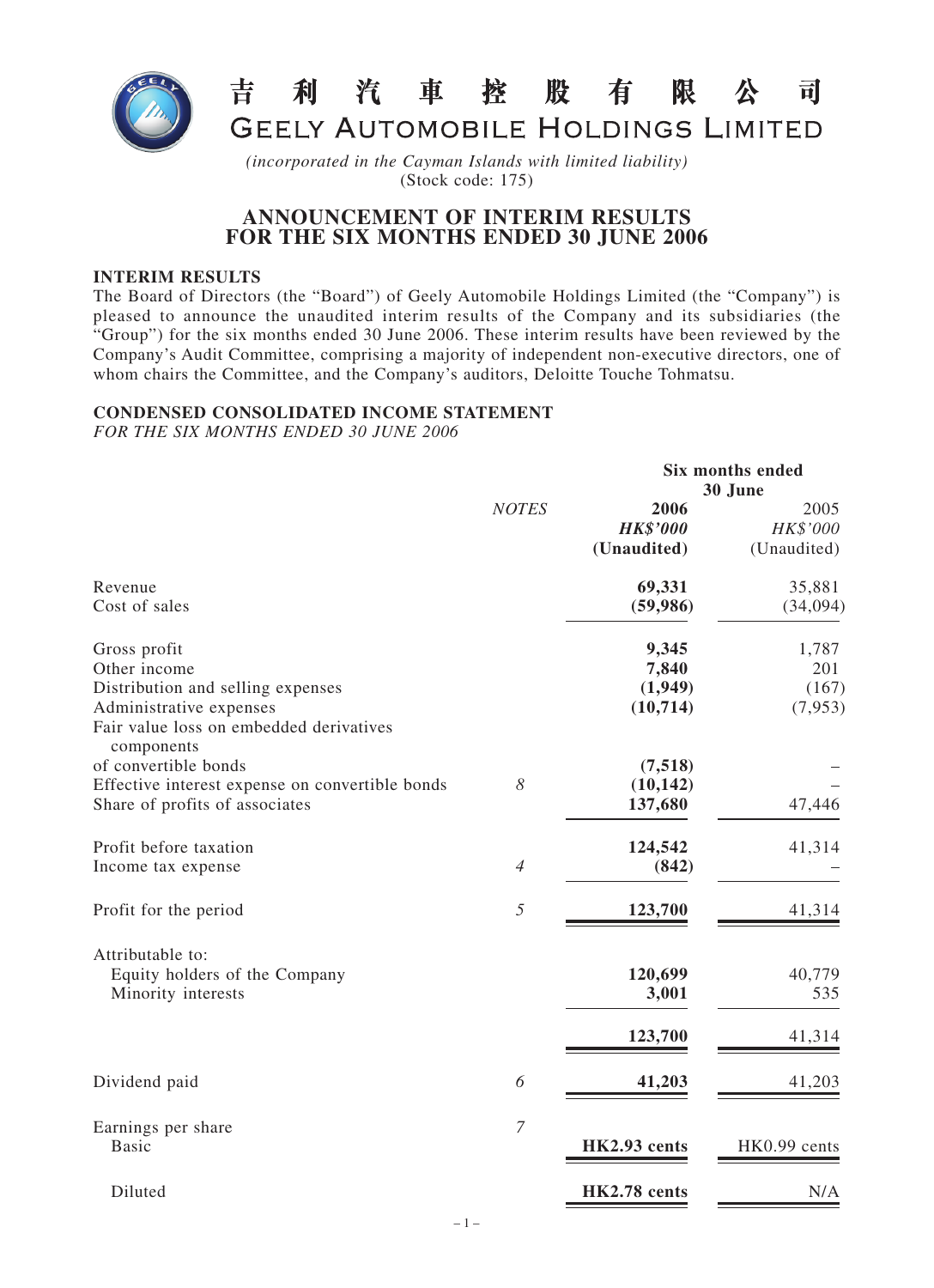### **CONDENSED CONSOLIDATED BALANCE SHEET**

*AT 30 JUNE 2006*

|                                                      | <b>NOTES</b> | 30 June<br>2006<br><b>HK\$'000</b><br>(Unaudited) | 31 December<br>2005<br>HK\$'000<br>(Audited) |
|------------------------------------------------------|--------------|---------------------------------------------------|----------------------------------------------|
| Non-current assets                                   |              |                                                   |                                              |
| Plant and equipment<br>Interests in associates       | 9            | 11,185<br>696,600                                 | 7,433<br>786,996                             |
|                                                      |              | 707,785                                           | 794,429                                      |
| Current assets                                       |              |                                                   |                                              |
| Inventories                                          | 10           | 15,332                                            | 5,703                                        |
| Trade and other receivables                          | 11           | 38,256                                            | 44,840                                       |
| Dividend receivable from associates                  |              | 189,234                                           | 8,220                                        |
| Convertible bonds – embedded derivatives             | $\delta$     | 220,931                                           |                                              |
| Time deposits, bank balances and cash                |              | 744,966                                           | 8,449                                        |
|                                                      |              | 1,208,719                                         | 67,212                                       |
| <b>Current liabilities</b>                           |              |                                                   |                                              |
| Trade and other payables                             | 12           | 39,621                                            | 34,817                                       |
| Amounts due to related companies                     |              | 1,077                                             | 923                                          |
| Amount due to a minority shareholder                 |              | 5,357                                             | 4,588                                        |
| Amount due to immediate holding company              |              | 11,220                                            | 14,220                                       |
| Convertible bonds – embedded derivatives             | 8            | 280,131                                           |                                              |
|                                                      |              | 337,406                                           | 54,548                                       |
| Net current assets                                   |              | 871,313                                           | 12,664                                       |
| Total assets less current liabilities                |              | 1,579,098                                         | 807,093                                      |
| Capital and reserves                                 |              |                                                   |                                              |
| Share capital                                        |              | 82,405                                            | 82,405                                       |
| Reserves                                             |              | 798,252                                           | 715,675                                      |
| Equity attributable to equity holders of the Company |              | 880,657                                           | 798,080                                      |
| Minority interests                                   |              | 12,014                                            | 9,013                                        |
| <b>Total Equity</b>                                  |              | 892,671                                           | 807,093                                      |
| Non-current liabilities                              |              |                                                   |                                              |
| Convertible bonds                                    | 8            | 686,427                                           |                                              |
|                                                      |              | 1,579,098                                         | 807,093                                      |
|                                                      |              |                                                   |                                              |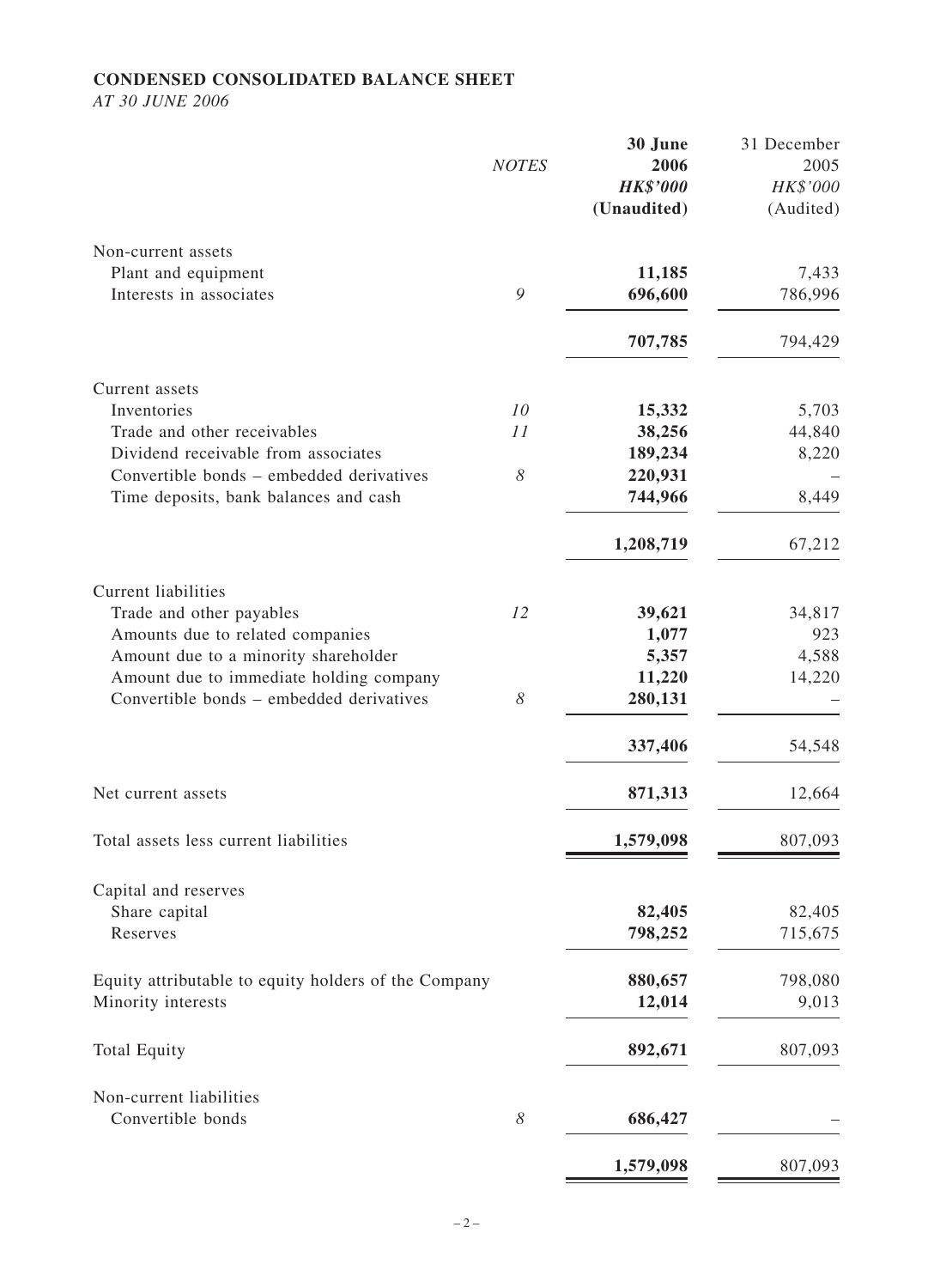### **NOTES TO THE CONDENSED FINANCIAL STATEMENTS**

*FOR THE SIX MONTHS ENDED 30 JUNE 2006*

### **1. BASIS OF PREPARATION**

The condensed consolidated financial statements have been prepared in accordance with the applicable disclosure requirements of Appendix 16 to the Rules Governing the Listing of Securities on The Stock Exchange of Hong Kong Limited and with Hong Kong Accounting Standard 34 "Interim Financial Reporting" which is one of the Hong Kong Financial Reporting Standards ("HKFRSs") issued by the Hong Kong Institute of Certified Public Accountants (the "HKICPA").

### **2. PRINCIPAL ACCOUNTING POLICIES**

The condensed consolidated financial statements have been prepared on the historical cost basis except for certain financial instruments, which are measured at fair values.

The accounting policies used in the condensed financial statements are consistent with those followed in the preparation of the Group's annual financial statements for the year ended 31 December 2005.

In the current interim period, the Group has applied, for the first time, a number of new standards, amendments and interpretations ("new HKFRS") issued by the HKICPA, which are effective for accounting periods beginning on or after 1 December 2005 or 1 January 2006. The adoption of the new HKFRSs had no material effect on how the results for the current or prior accounting periods have been prepared and presented. Accordingly, no prior period adjustment has been required.

The Group has not early applied the new standard, amendment or interpretations that have been issued but are not yet effective. The directors of the Company anticipate that the application of these standard, amendment or interpretations will have no material impact on the results and financial position of the Group.

A summary of the Group's new accounting policy adopted in the current period is as follow:

### **Convertible bonds**

In the case that the conversion options are not settled by the exchange of a fixed amount for fixed number of equity instrument, the issuer recognises the convertible bonds as liabilities with embedded derivatives. Derivatives embedded in a financial instrument are treated as separate derivatives when their economic risks and characteristics are not closely related to those of the host contract (the liability component) and the host contract is not carried at fair value through profit or loss. An embedded option-based derivative (such as a put, call, and conversion) is separated from its host contract on the basis of the stated terms of the option feature. At the date of issue, both the embedded derivatives and liability component are recognised at fair value.

Issue costs are apportioned between the liability component and the conversion option derivative of the convertible bonds based on their relative fair value at the date of issue. The portion relating to the conversion option derivative is charged directly to the profit or loss and the remaining portion is deducted from the liability component.

The liability component is subsequently measured at amortised cost, using the effective interest rate method. The interest charged on the liability component is calculated by applying the original effective interest rate. The difference between this amount and the interest paid (if any) is added to the carrying amount of the liability component. The embedded derivatives are subsequently measured at their fair values at each balance sheet date.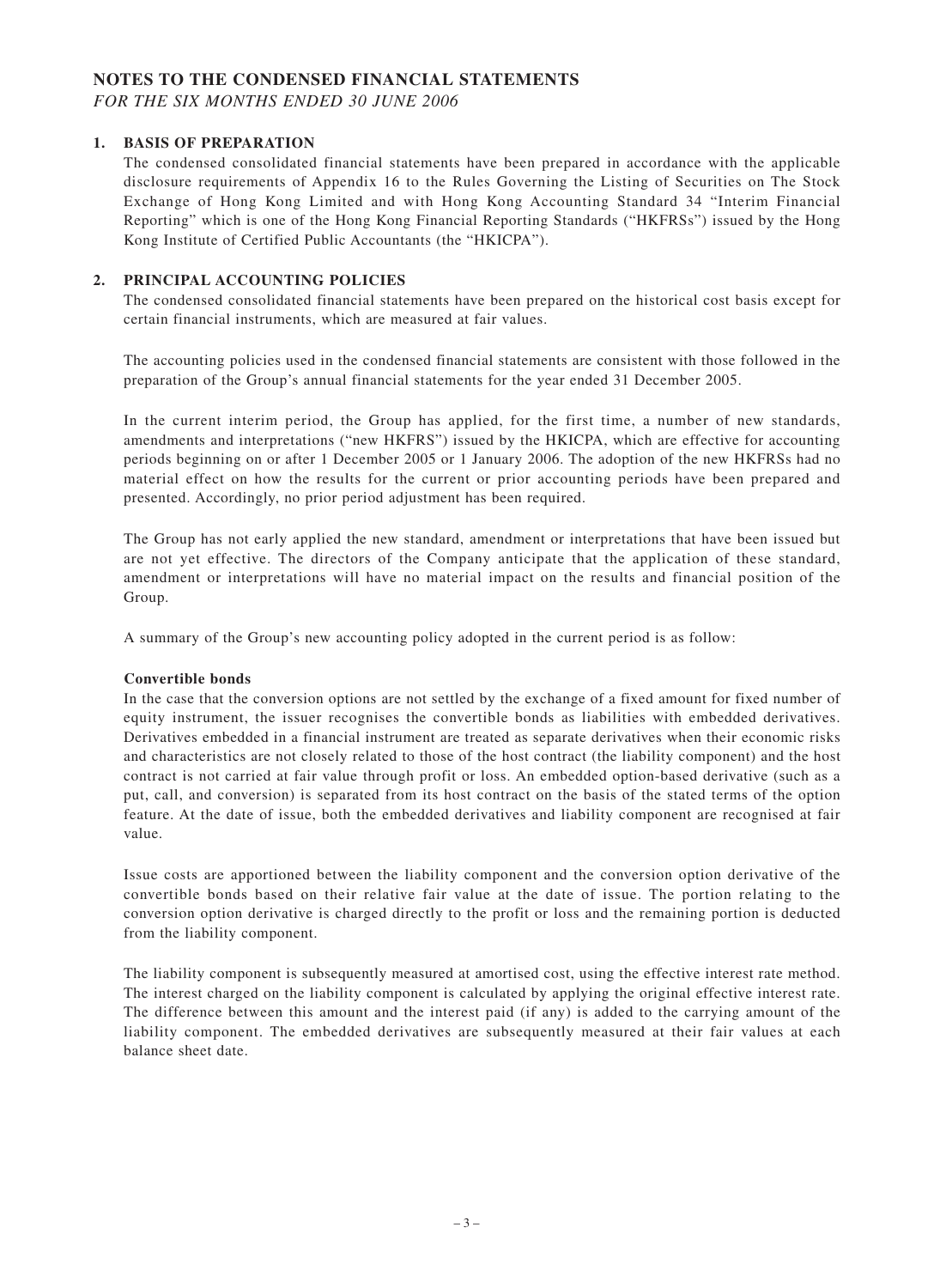### **3. SEGMENT INFORMATION**

### **Business Segments**

No business segment information has been presented for the six months period ended 30 June 2006 and 30 June 2005 as the directors considered that the Group is principally engaged in manufacturing and trading of automobile parts and related automobile components which accounts for the total turnover and trading profits of the Group for the periods.

### **Geographical segments**

The Group's activities and operations are based in the People's Republic of China (the "PRC"). Accordingly, no geographical analysis is presented.

### **4. INCOME TAX EXPENSE**

|                |                 | Six months ended<br>30 June |  |
|----------------|-----------------|-----------------------------|--|
|                | 2006            | 2005                        |  |
|                | <b>HK\$'000</b> | HK\$'000                    |  |
|                | (Unaudited)     | (Unaudited)                 |  |
| PRC income tax | 842             |                             |  |

Hong Kong Profits Tax has not been provided for the period as the companies within the Group had no estimated assessable profits in Hong Kong.

Pursuant to the relevant laws and regulations in the PRC, the Group's PRC subsidiary is entitled to an exemption from PRC income tax for the two years starting from their first profit-making year, followed by a 50% reduction for the next three years.

### **5. PROFIT FOR THE PERIOD**

|                                                                          | Six months ended |             |  |
|--------------------------------------------------------------------------|------------------|-------------|--|
|                                                                          | 30 June          |             |  |
|                                                                          | 2006             | 2005        |  |
|                                                                          | <b>HK\$'000</b>  | HK\$'000    |  |
|                                                                          | (Unaudited)      | (Unaudited) |  |
| Profit for the period has been arrived at after charging<br>(crediting): |                  |             |  |
| Staff costs, including directors' emoluments                             | 6,346            | 4,859       |  |
| Retirement benefits scheme contributions                                 | 136              | 151         |  |
| Total staff costs                                                        | 6,482            | 5,010       |  |
| Depreciation                                                             | 622              | 377         |  |
| Recognition of share-based payments                                      |                  |             |  |
| (included in administrative expenses)                                    | 2,985            | 523         |  |
| Share of tax of associates                                               |                  |             |  |
| (included in share of profits of associates)                             | 15,837           |             |  |
| Cost of inventories recognised                                           | 59,986           | 34,094      |  |
| Interest income from bank deposits                                       | (6,975)          | (17)        |  |

### **6. DIVIDEND**

During the current period, dividend of HK1 cent per share, amounting to approximately HK\$41,203,000, was paid to shareholders as final dividend for the year ended 31 December 2005.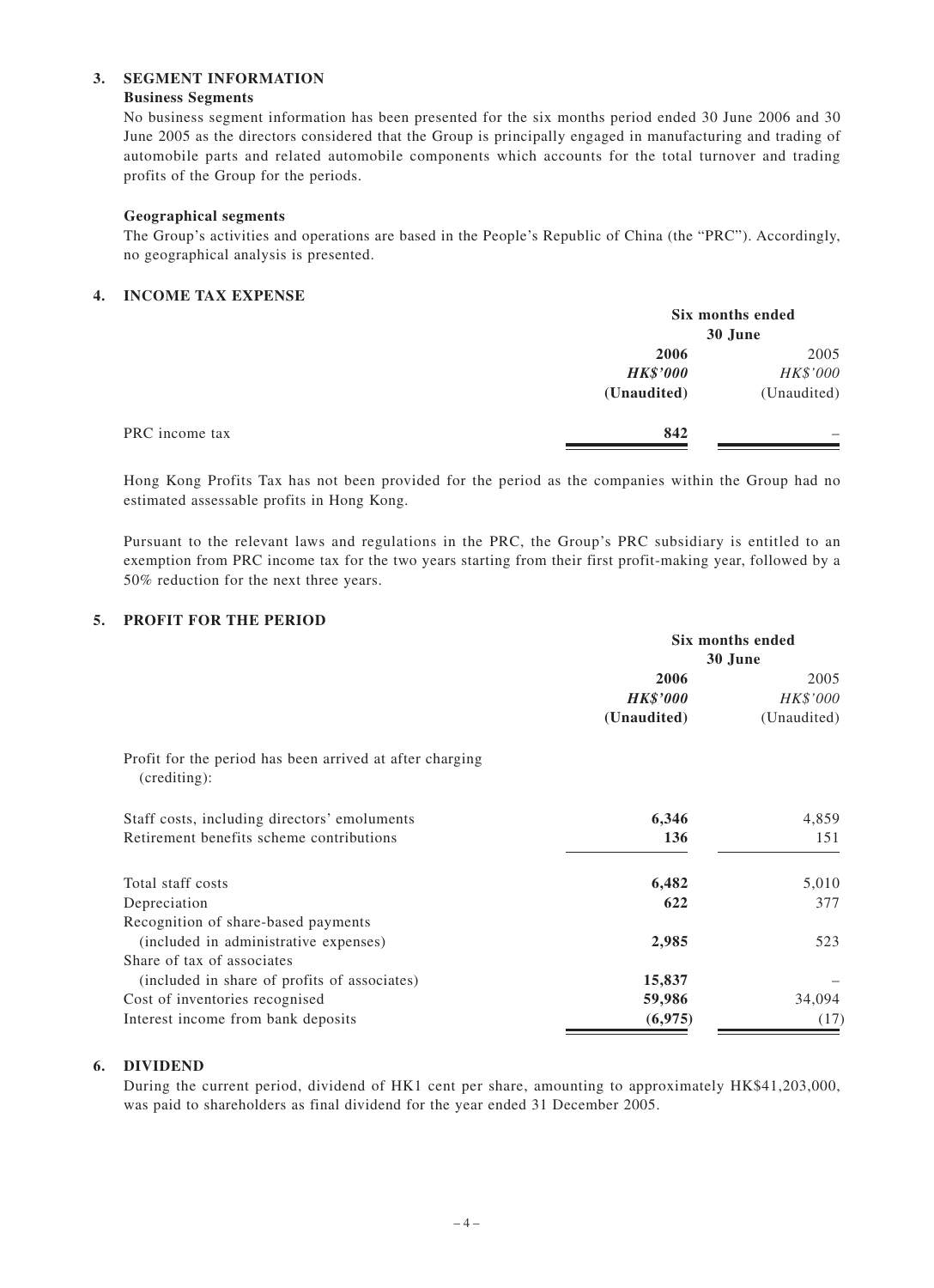### **7. EARNINGS PER SHARE**

The calculation of the basic and diluted earnings per share attributable to the ordinary equity holders of the Company for the six months ended 30 June 2006 is based on the following data:

|                                                                                                                                             | Six months ended<br>30 June |                             |
|---------------------------------------------------------------------------------------------------------------------------------------------|-----------------------------|-----------------------------|
|                                                                                                                                             | 2006<br><b>HK\$'000</b>     | 2005<br>HK\$'000            |
|                                                                                                                                             | (Unaudited)                 | (Unaudited)                 |
| <b>Earnings</b>                                                                                                                             |                             |                             |
| Profit for the period attributable to equity holders of the Company<br>and earnings for the purpose of basic earnings per share             | 120,699                     | 40,779                      |
| Effect of dilutive potential ordinary shares:<br>Interest on convertible bonds<br>Fair value loss on embedded derivatives components        | 10,142                      |                             |
| of convertible bonds                                                                                                                        | 7,518                       |                             |
| Earnings for the purpose of diluted earnings per share                                                                                      | 138,359                     | 40,779                      |
|                                                                                                                                             |                             | Six months ended<br>30 June |
| <b>Number of shares</b>                                                                                                                     | 2006                        | 2005                        |
| Weighted average number of ordinary shares for the<br>purposes of basic earnings per share<br>Effect of dilutive potential ordinary shares: | 4,120,264,902               | 4,120,264,902               |
| Share options<br>Convertible bonds                                                                                                          | 16,652,899<br>833,258,427   |                             |
| Weighted average number of ordinary shares for the<br>purpose of diluted earnings per share                                                 | 4,970,176,228               | 4,120,264,902               |

No diluted earnings per share had been presented for the six months ended 30 June 2005 because the exercise price of the share options was higher than the average market price per share for that period. No convertible bond was in issue or outstanding for 2005.

#### **8. CONVERTIBLE BONDS**

On 10 April 2006, the Company issued HK\$741.6 million zero coupon convertible bonds due 2011 ("CB 2011"). The CB 2011 are listed on the Singapore Stock Exchange. The CB 2011 does not bear interest. Unless previously redeemed, converted or purchased and cancelled, the CB 2011 will be redeemed by the Company at 126.456 per cent of their principal amount on 10 April 2011. All of these bonds may be redeemed at the option of the Company, in whole or in part, from time to time, (i) on or after 10 April 2008 when the closing price of the Company shares on The Stock Exchange of Hong Kong Limited (the "Stock Exchange") shall have been at least 130 per cent of the conversion price for each of the 30 consecutive trading day period or (ii) at any time providing at least 90% of the principal amount of the CB 2011 has been converted, redeemed or purchased and cancelled and (iii) the Company may, at its option, satisfy its obligation to deliver share following the exercise of the right of conversion by a holder, in whole or in part, by paying to relevant holder a cash amount which equal to the number of shares deliverable upon exercise of the conversion right and average closing price of the shares. The conversion price is subject to a "reset feature" which include (a) a reset on 10 April 2007 and 10 April 2008 by reference to the average market price of the Company's shares in the past 20 trading days prior to the respective reset dates and (b) reset price less than 80% of the conversion price at the reset dates and shall not be reduced below the par value of the shares.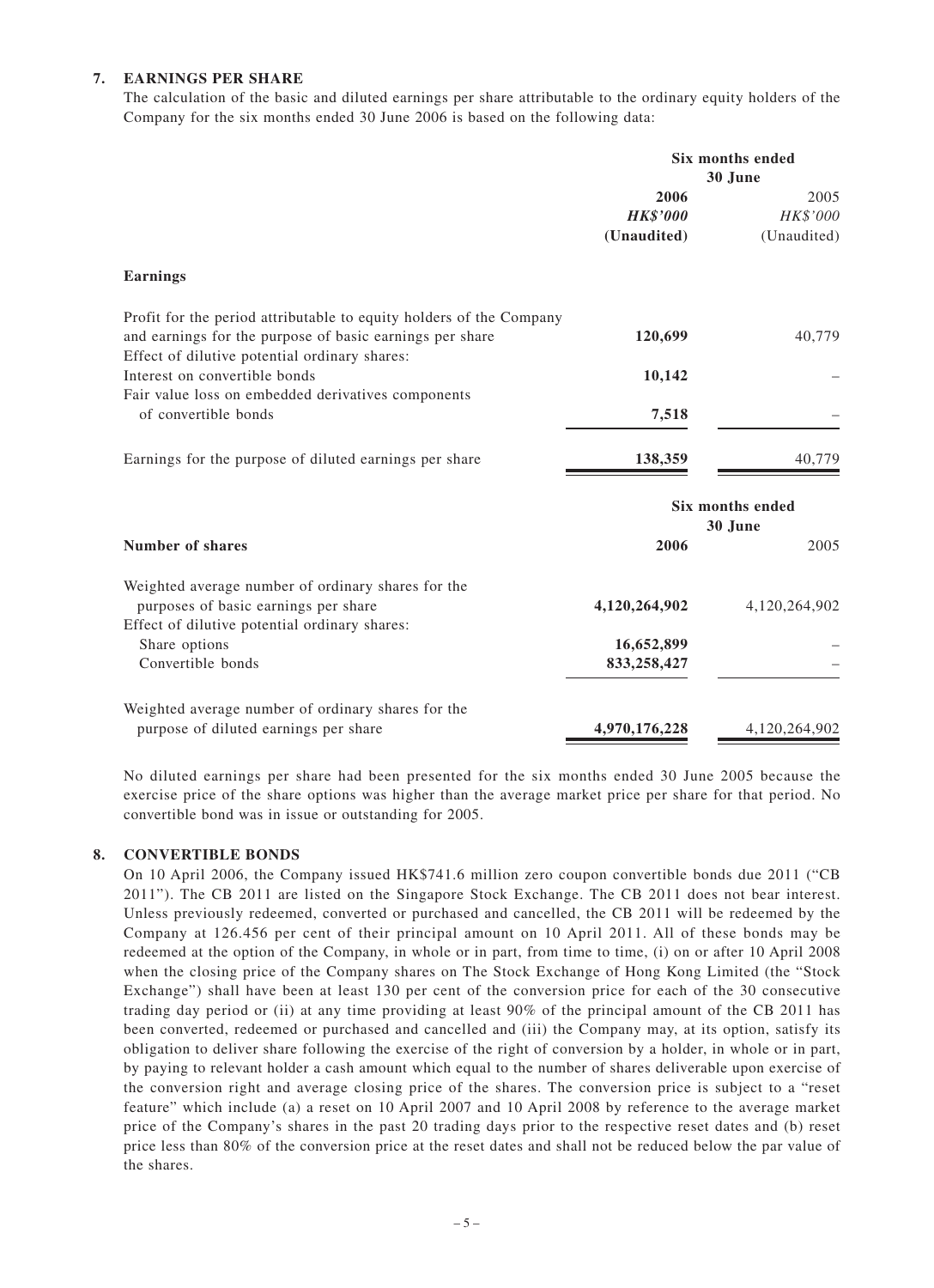On 10 April 2009, the bondholders may, at their options, require the Company to redeem all or some of the bonds at 115.123 per cent of the principal amount.

The convertible bonds recognised in the balance sheet are calculated as follows:

|                                                                          | 2006<br><b>HK\$'000</b><br>(Unaudited) |
|--------------------------------------------------------------------------|----------------------------------------|
| Fair value of convertible bonds at issue date<br>Less: Transaction costs | 689,917<br>(13, 632)                   |
| Add: Accrued interest                                                    | 676,285<br>10,142                      |
| Liability component at 30 June                                           | 686,427                                |

Accrued interest on the convertible bonds is calculated using the effective interest method by applying the effective interest rate of 6.76% to the liability component.

The derivatives embedded in the CB 2011 comprises a put option, a call option and a conversion option. They are measured at fair value at both issuance date and 30 June 2006 by an independent professional valuer, BMI Appraisal Limited.

### **9. INTERESTS IN ASSOCIATES**

|                     | 30 June         | 31 December |
|---------------------|-----------------|-------------|
|                     | 2006            | 2005        |
|                     | <b>HK\$'000</b> | HK\$'000    |
|                     | (Unaudited)     | (Audited)   |
| Share of net assets | 696,600         | 786,996     |
|                     |                 |             |

The following details have been extracted from the unaudited financial statements of the Group's significant associates, Zhejiang Geely Automobile Company Limited ("Zhejiang Geely") and Shanghai Maple Guorun Automobile Company Limited ("Maple Guorun").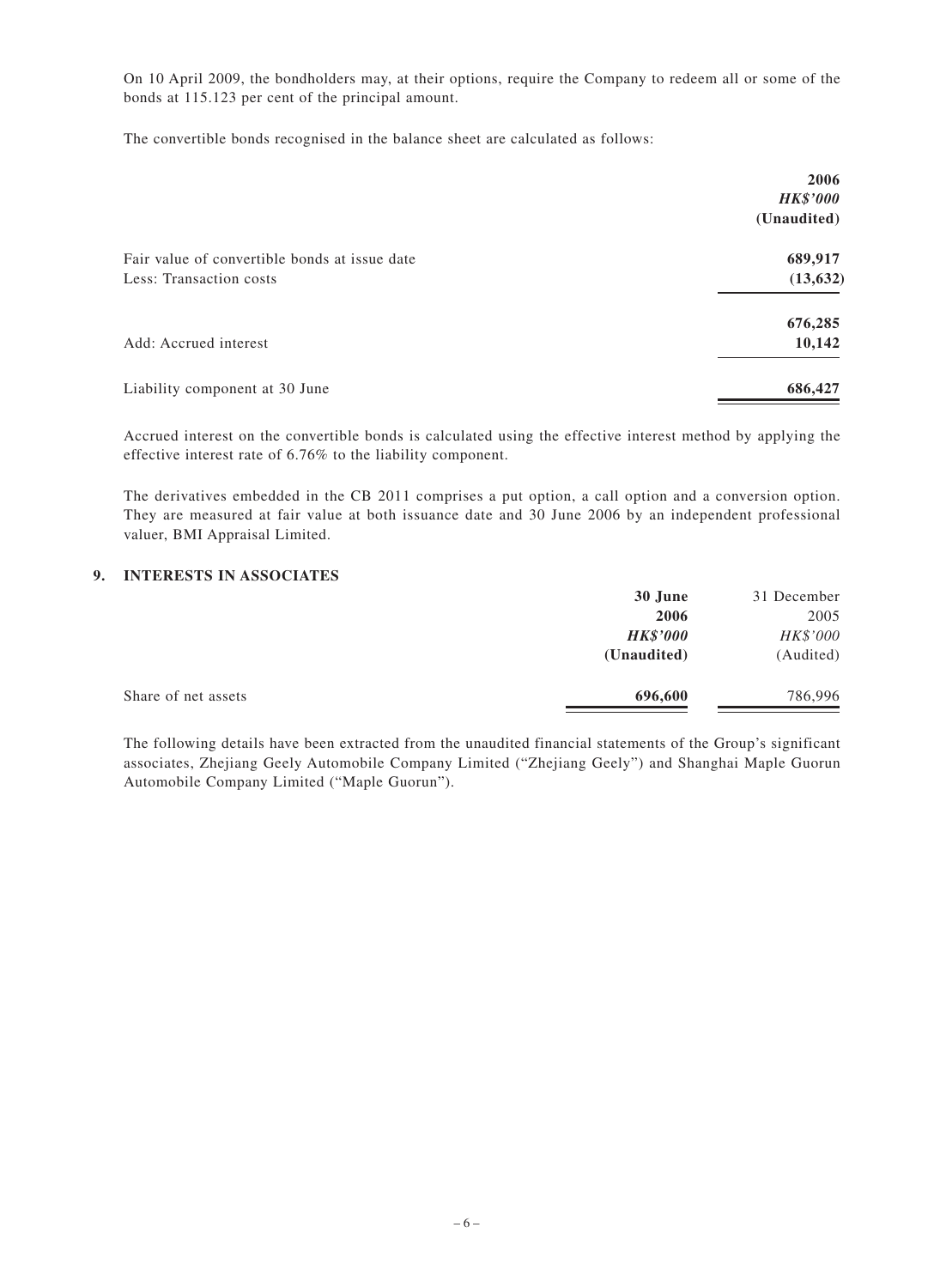|                                                      | Zhejiang<br>Geely<br>HK\$'000<br>(Unaudited) | Maple<br>Guorun<br>HK\$'000<br>(Unaudited) |
|------------------------------------------------------|----------------------------------------------|--------------------------------------------|
| Results for the period ended 30 June 2006            |                                              |                                            |
| Revenue                                              | 2,600,166                                    | 687,997                                    |
| Profit for the period                                | 262,497                                      | 31,692                                     |
| Group's share of result of associates for the period | 122,848                                      | 14,832                                     |
| Financial position at 30 June 2006                   |                                              |                                            |
| Non-current assets                                   | 1,113,456                                    | 597,147                                    |
| Current assets                                       | 2,835,658                                    | 383,398                                    |
| Current liabilities                                  | (2,897,305)                                  | (537, 049)                                 |
| Non-current liabilities                              | (4,516)                                      | (2,328)                                    |
| Net assets                                           | 1,047,293                                    | 441,168                                    |
| Net assets attributable to the Group                 | 490,133                                      | 206,467                                    |
| 10. INVENTORIES                                      |                                              |                                            |
|                                                      | 30 June                                      | 31 December                                |
|                                                      | 2006                                         | 2005                                       |
|                                                      | <b>HK\$'000</b>                              | HK\$'000                                   |
|                                                      | (Unaudited)                                  | (Audited)                                  |
| At costs:                                            |                                              |                                            |
| Raw materials                                        | 8,596                                        | 2,366                                      |
| Work in progress                                     | 2,327                                        | 1,288                                      |
| Finished goods                                       | 4,409                                        | 2,049                                      |
|                                                      | 15,332                                       | 5,703                                      |

### **11. TRADE AND OTHER RECEIVABLES**

The Group allows credit period ranging from 30 days to 90 days to its trade customers.

Included in trade and other receivables are trade and bills receivables of approximately HK\$35,261,000 (31 December 2005: HK\$43,966,000).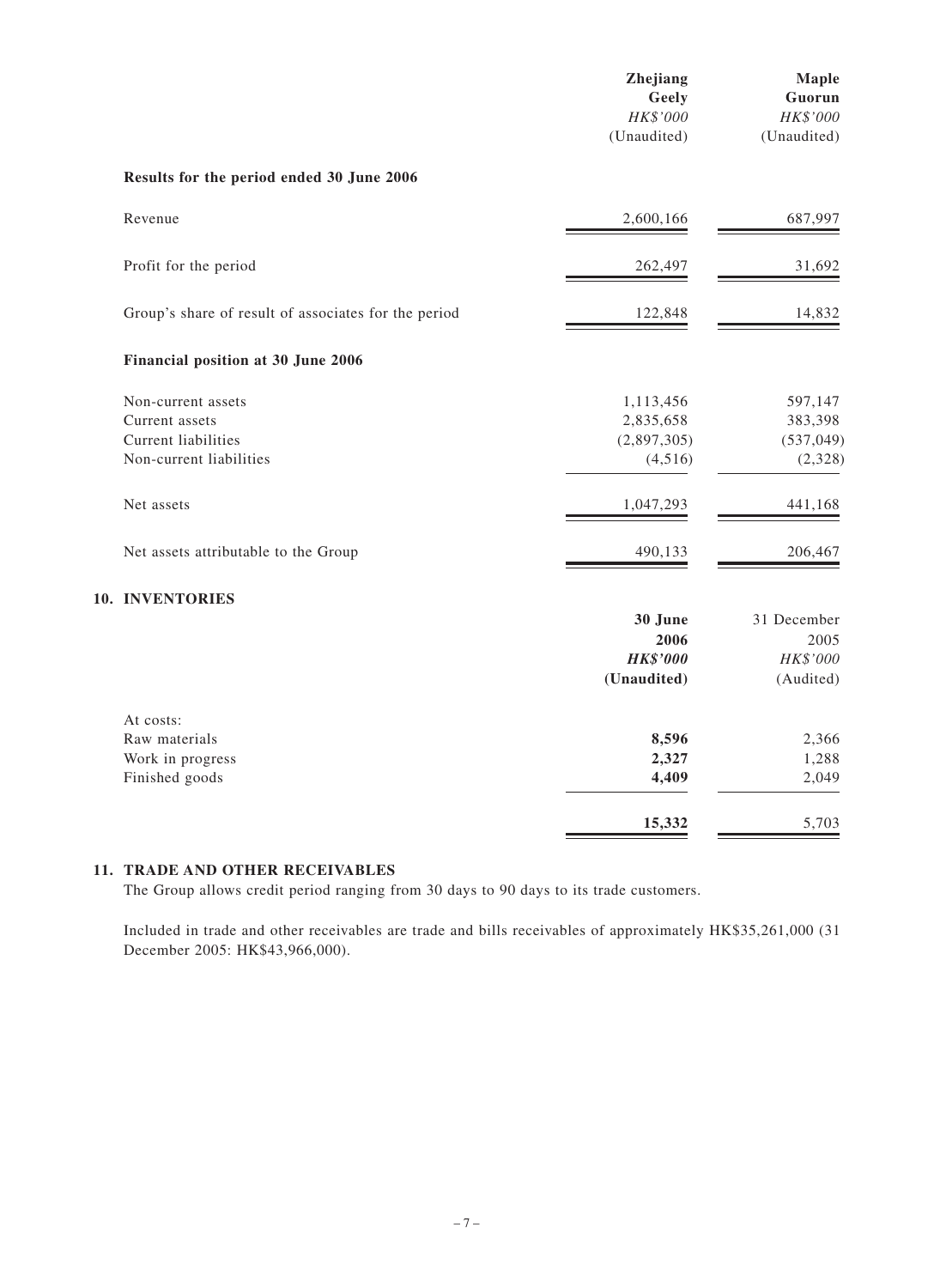The following is an aged analysis of trade receivables at the balance sheet date:

|                                                                  | 30 June         | 31 December |
|------------------------------------------------------------------|-----------------|-------------|
|                                                                  | 2006            | 2005        |
|                                                                  | <b>HK\$'000</b> | HK\$'000    |
|                                                                  | (Unaudited)     | (Audited)   |
| $0 - 60$ days                                                    | 35,261          | 43,489      |
| $61 - 90$ days                                                   |                 | 67          |
| Over 90 days                                                     |                 | 410         |
|                                                                  | 35,261          | 43,966      |
| The trade and bills receivables comprise:                        |                 |             |
| Trade and bills receivables from associates                      | 35,261          | 24,925      |
| Trade and bills receivables from group companies of an associate |                 | 19,041      |
|                                                                  | 35,261          | 43,966      |

### **12. TRADE AND OTHER PAYABLES**

Included in trade and other payables are trade payables of approximately HK\$34,331,000 (31 December 2005: HK\$27,047,000).

The following is an aged analysis of trade payables at the balance sheet date.

|                | 30 June         | 31 December |
|----------------|-----------------|-------------|
|                | 2006            | 2005        |
|                | <b>HK\$'000</b> | HK\$'000    |
|                | (Unaudited)     | (Audited)   |
| $0 - 60$ days  | 24,263          | 24,576      |
| $61 - 90$ days | 6,007           | 1,989       |
| Over 90 days   | 4,061           | 482         |
|                | 34,331          | 27,047      |

#### **13. POST BALANCE SHEET EVENTS**

(1) On 25 July 2006, the Group entered into a First Capital Increase Agreement (the "First Agreement") with Zhejiang Geely Merrie to increase its registered capital by way of prorate subscription in Zhejiang Geely (as defined in the Company's announcement dated 25 July 2006). Pursuant to the First Agreement, the registered capital of Zhejiang Geely will increase from approximately US\$82.8 million to approximately US\$176.27 million (equivalent to approximately RMB1,410.13 million or HK\$1,371.35 million). The interest of the Group in Zhejiang Geely remains unchanged upon completion of the First Agreement.

On 23 August 2006, the Group entered into a Second Capital Increase Agreement (the "Second Agreement") with Zhejiang Geely Merrie (as defined in the Company's announcement dated 23 August 2006) to increase the registered capital of Zhejiang Geely from approximately US\$176.27 million to US\$231.01 million (equivalent to approximately RMB1,848.07 million or HK\$1,797.24 million). The interest of the Group in Zhejiang Geely remains unchanged upon completion of the Second Agreement.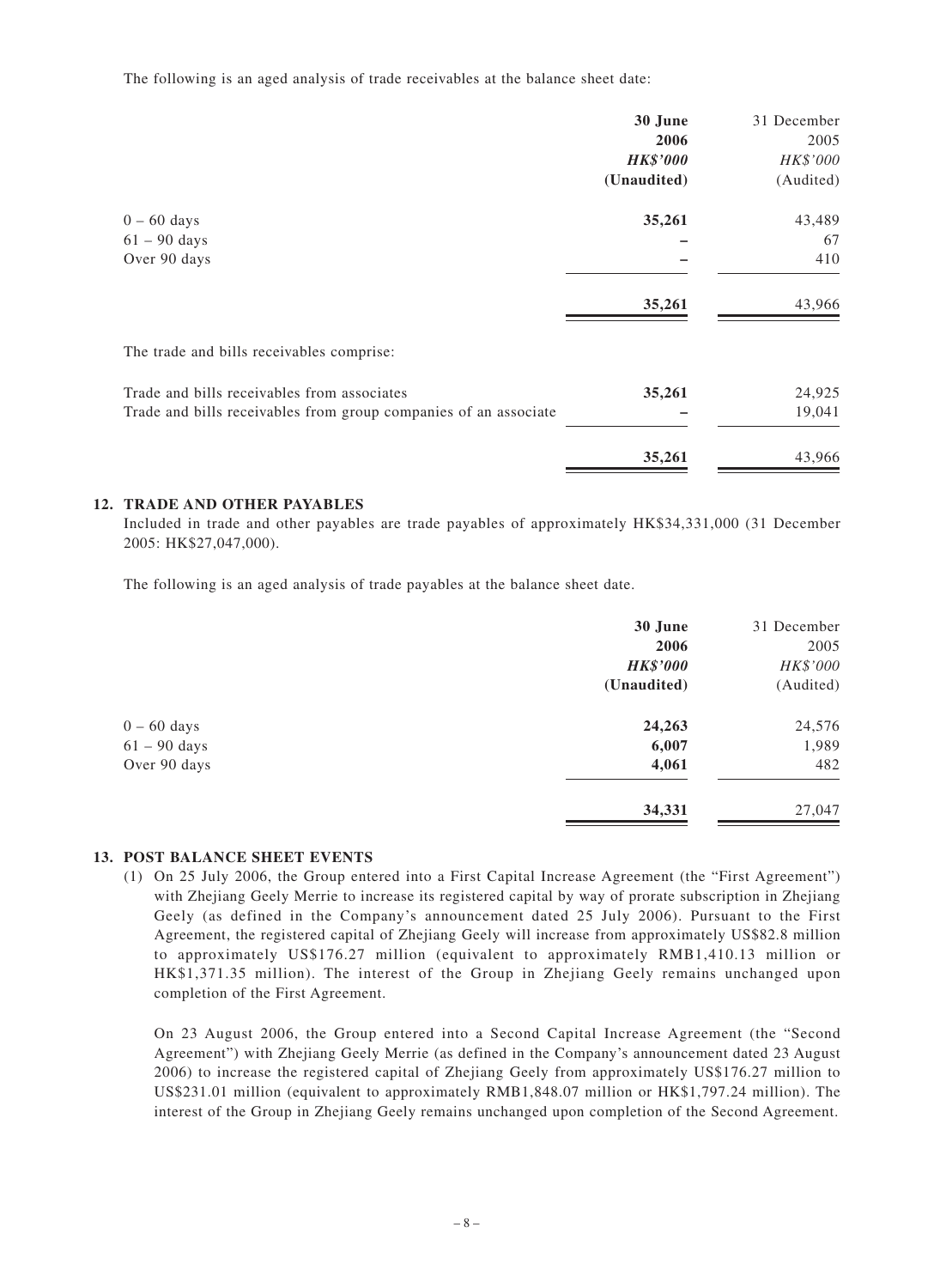(2) On 25 July 2006, the Group entered into a Capital Increase Agreement (the "Agreement") with Shanghai Maple Automobile to increase their registered capital by way of prorate subscription in Shanghai Maple. Pursuant to the Agreement, the registered capital of Shanghai Maple will increase from approximately US\$51.7 million to approximately US\$99.76 million (equivalent to approximately RMB798.11 million or HK\$776.16 million). The interest of the Group in Shanghai Maple remains unchanged upon completion of the Agreement.

# **MANAGEMENT DISCUSSION AND ANALYSIS**

### **Overall Performance**

The Company's turnover, which principally came from the Company's 51%-owned auto parts subsidiary Zhejiang Fulin Guorun Automobile Parts & Components Co. Ltd ("Zhejiang Fulin"), amounted to HK\$69.3 million for the six months ended 30 June 2006, representing an increase of 93.2% over the same period last year. Profit attributable to shareholders amounted to HK\$120.7 million, a significant increase of 196% over the same period in 2005. The big increase in net profit was mainly attributable to the large increase in profit contribution from the Company's two associates – Zhejiang Geely Automobile Company Limited ("Zhejiang Geely") and Shanghai Maple Guorun Automobile Company Limited ("Shanghai Maple") – mainly due to their strong sales volume growth as well as the improvement in their product mixes towards higher priced models during the period.

The earnings performance of the company's 51%-owned auto parts subsidiary Zhejiang Fulin in the first half of 2006 continued to benefit from strong sales volume growth of Geely sedans, which utilize the company's braking and steering products. As a result, Zhejiang Fulin's net profit increased by almost 4.4 times to HK\$6 million during the period.

As a result of the issue of the 5-year HK\$741.6 million zero coupon convertible bonds ("CB") in April 2006, the Company's cash holding increased significantly towards the end of first half 2006, resulting in significant increase in interest incomes, which was included in the other operating income during the period. This, however, was more than offset by the additional costs incurred by the CB outstanding during the period, mainly being non-cash expenses like accrued interests for the debt portion of the CB and the revaluation deficit of the derivative portion of the CB. It is estimated that the net expenses related to the convertible bonds should have reduced the Company's pre-tax profit by around HK\$11 million in the first half of 2006.

# **Issue of Convertible Bonds to Fund the Capital Expansion of the Two Associates**

To cope with the rapid growth of the Group's businesses through the expansion and upgrading of the Group's production facilities and the development and launches of more new models, the Company's two associates Zhejiang Geely and Shanghai Maple had decided to significantly expand their capitals from a combined HK\$1,046 million to HK\$2,573 million by way of pro rata subscription by their respective shareholders. With its 46.8% stakes in the two associates, the Company's total entitlements towards the capital expansion exercises amounted to HK\$715 million. To fund the Company's capital commitments to the two associates, the Company issued a HK\$741.6 million five-year zero coupon convertible bonds in April 2006.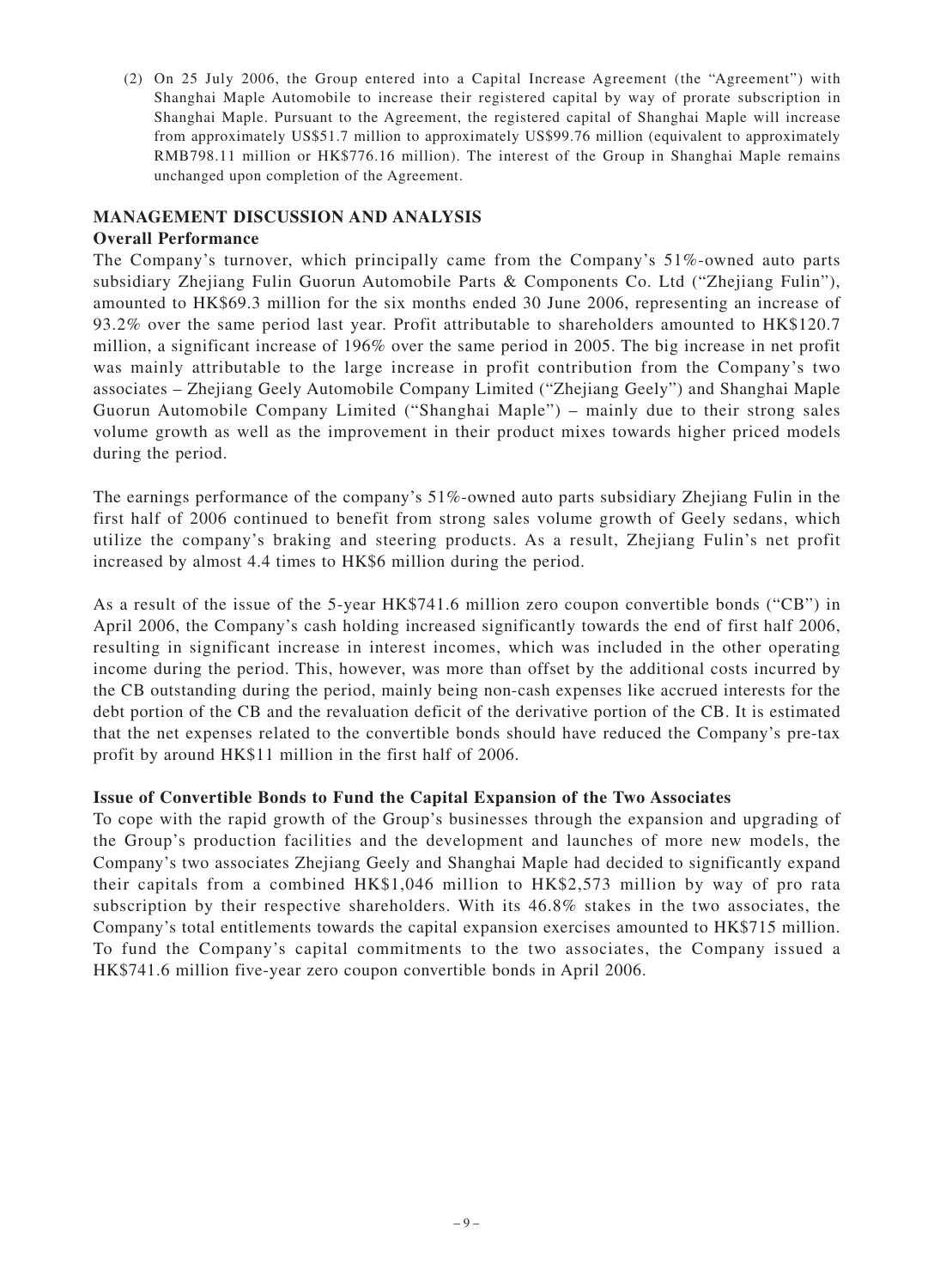# **Automobile Parts Manufacturing – Zhejiang Fulin Guorun Automobile Parts and Components Co. Ltd**

51%-owned Zhejiang Fulin is principally engaged in manufacturing and sales of brake system and electric power steering ("EPS") for sedans. Demand for the Company products continued to be strong helped by the strong sales volume growth enjoyed by Geely and Maple sedans, which utilize the Company's braking and steering products. As a result, Zhejiang Fulin's turnover grew significantly by over 93.2% to HK\$69 million and net profit grew 440% to HK\$6 million in the first half of 2006. We believe Zhejiang Fulin's earnings performance should continue to improve in the remainder of 2006, helped by the continued strong growth in sales volume projected by its major customers Zhejiang Geely and Shanghai Maple during the period. Zhejiang Fulin had started the research and development for the next generation of Electric Power Steering ("EPS"). The new generation of EPS, if successfully developed, should help to maintain the Company's leading position in EPS technology in China. This, coupled with the planned construction of new and larger production plant to replace the existing plant in the coming year, should help to sustain the Company's longer-term earnings growth in the future.

# **Vehicle manufacturing – Zhejiang Geely and Shanghai Maple**

46.8%-owned Zhejiang Geely and Shanghai Maple remain the key earnings contributors to the Company, accounting for the bulk of the Company's earnings in the first half of 2006. The two associates sold a total of 91,953 vehicles in the first six months of 2006, up 60% over the same period last year and achieving 51% of their combined full year targets of 180,000 units. The combined market share of Geely and Maple sedans improved from 4.8% in 2005 to over 5% in the first half of 2006, making the Group the 9th largest sedan manufacturer in China in terms of sales volume during the period.

In addition to the rapid increase in sales volume, the two associates continued to improve their product mixes towards higher-priced models through the introduction of more higher-priced models like "Free Cruiser" with automatic transmissions and the 1.5L-1.6L "Geely Kingkong". Sales of higher-priced models like "Mybo", "Free Cruiser", "Geely Kingkong" and "Maple" accounted for 56% of their total sales volume in the first half of 2006 compared with only 38% in 2005. In particular, "Free Cruiser", the Group's key new product last year, continued to receive very good market response and achieved a tremendous success in the first half of 2006 with a total sales volume of 31,542 units during the period. "Geely Kingkong" – the Group's latest new mid-end sedan model, was officially launched in April 2006 and has so far received very encouraging response.

In the first half of 2006, Zhejiang Geely and Shanghai Maple recorded total net profit of HK\$294 million, up 190% over the same period in 2005, on 60% increase in sales volume to 91,953 units and 69% increase in total revenue to HK\$3,288 million. Average revenue per car improved 5% to HK\$35,759 per car as improved product mix more than offset the 4-10% price reduction by selected low-end models in April 2006. Net profit per car also improved significantly from HK\$1,971 (full year 2005) and HK\$1,768 (1st half 2005) per car to HK\$3,199 per car in the first half of 2006, helped by the improved margins for most of their models and strong demand for higher-priced "Free Cruiser" models, which accounted for 34% of the two associates' total sales volume during the period.

Despite continued pressure from fierce competition and rising raw material prices in China's sedan market in the first half of 2006, the two associates still managed to improve their margins through improvement of their product mixes to include more higher-priced and thus higher margin models and reduction of their total unit cost by over 5%, largely offsetting the 4-10% price cut effective from mid April 2006.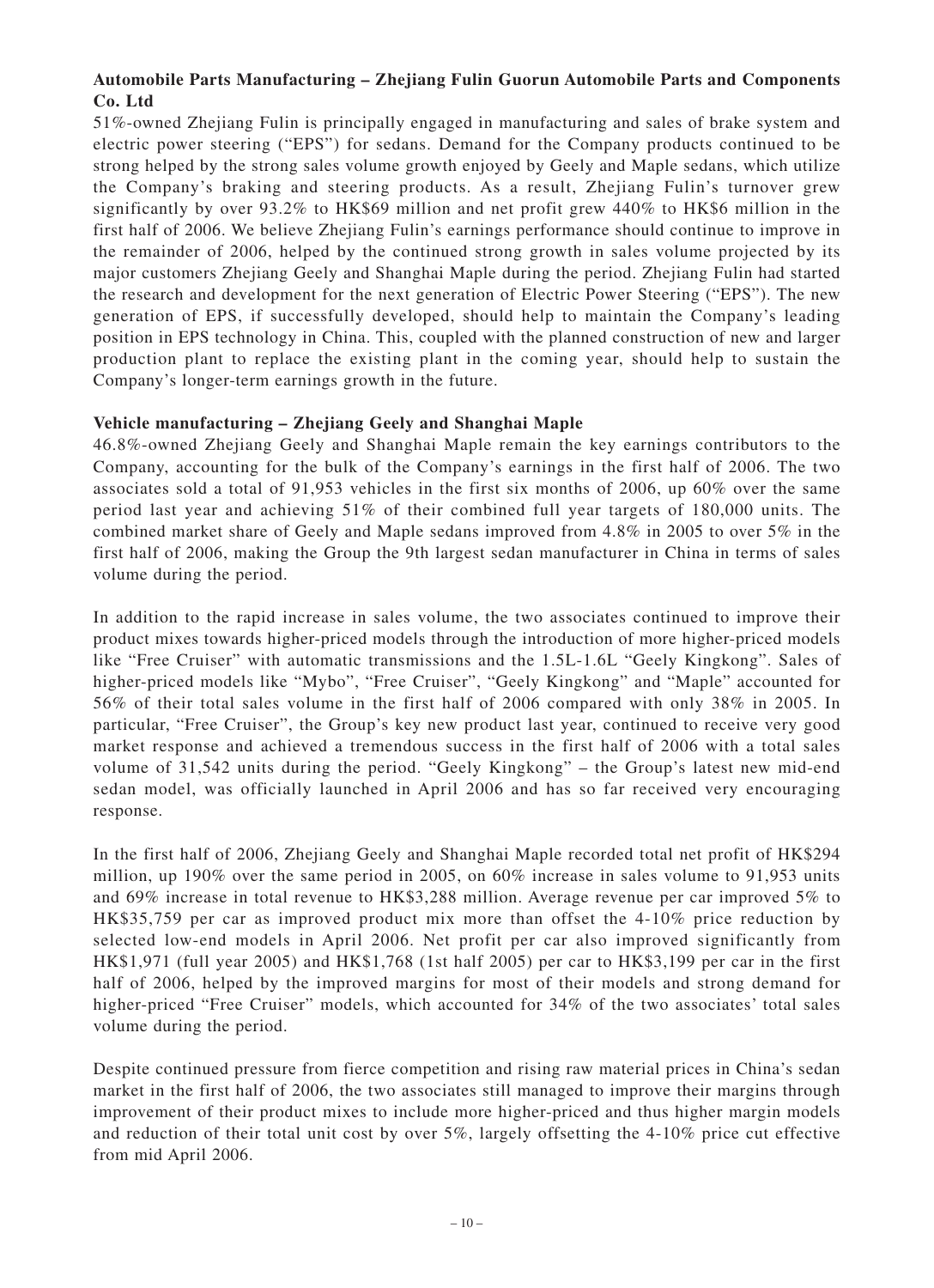# **Outlook**

We believe the strong growth in demand in China for fuel-efficient and easy-to-maintain affordable economy sedans should be sustainable in the coming decade, helped by China's consistent economic growth, rising household incomes and its still low car ownership at less than 1% of the population owning a car at present.

According to figures compiled by the China Association of Automobile Manufacturers, total sales volume of passenger cars in China grew 47% YoY in the first half of 2006 to 1.8 million, surpassing most market expectations. Although competition in China's sedan market appears to have intensified over the past few months, we expect the growth of China's sedan sales volume to be maintained at around 20% per annum in the coming few years. Total sales volume of sedans should exceed 3.5 million units for full year 2006, up over 25% from previous year. Longer-term, demand for environmental friendly, fuel efficient economy sedans should continue to grow faster than other types of sedans in the foreseeable future due to the continued migration of demand from corporates to individuals, and increased government intervention and incentives to promote economy sedans.

We maintained our year beginning target of raising our market share in China's sedan market from 4.8% in 2005 to over 5% in 2006, thus translating into full year sales volume target of 180,000 units in 2006, up over 35% from 2005. In the first half of 2006, the Group's two associates had sold 91,953 units of vehicles, achieving 51% of their combined full year target, thus putting us on track to achieve our full year sales target.

In the medium to longer term, the Group will continue to upgrade and expand our production facilities to improve quality and reduce costs, to build new production facilities in less developed provinces to develop new markets and generate additional demand for Geely and Maple sedans, to invest in product and technology innovation in order to differentiate our products from the rest of the market, and to establish strategic alliances with major suppliers to reduce volatility of raw material and component costs, with an aim to develop the Group into an internationally competitive sedan manufacturer. With the long-term objective of a 10% market share in China and exporting two third of output to overseas market by 2015, we are aiming at expanding our production volume to over 2 million units in the coming decade.

In addition, we shall actively seek for ways and opportunities to further rationalize and restructure the Company's structure, aiming at improving the Company's overall transparency and its effectiveness as the ultimate holding company of Geely Holding's auto related businesses. To achieve that, the Company would actively consider to raise its shareholdings in the two associates to over 50% subject to government approval and compliance with relevant regulations.

Looking forwards, China's sedan market in the remainder of 2006 appears to be a tougher market compared with the first half of 2006, due to intensified price competition since the second quarter of 2006, significant increase in the number of new model launches scheduled for the second half 2006, continued high oil prices which could dampen sedan demand, and continued aggressive investments by major international car makers in China. To maintain our competitiveness and thus our profitability levels, major effort and management resources will be allocated to strengthen quality control, brand building, technological upgrading and innovation, and further cost reduction.

# **CAPITAL STRUCTURE AND TREASURY POLICIES**

The business activities of the Group are mainly financed by the share capital, dividend received from the Group's two major associates, proceeds of the convertible bonds issued by the Company on 10 April 2006 and cash generated from the operating activities. As at 30 June 2006, the Group's shareholders' fund amounted to approximately HK\$881 million (As at 31 December 2005: approximately HK\$798 million). No additional share was issued during the period.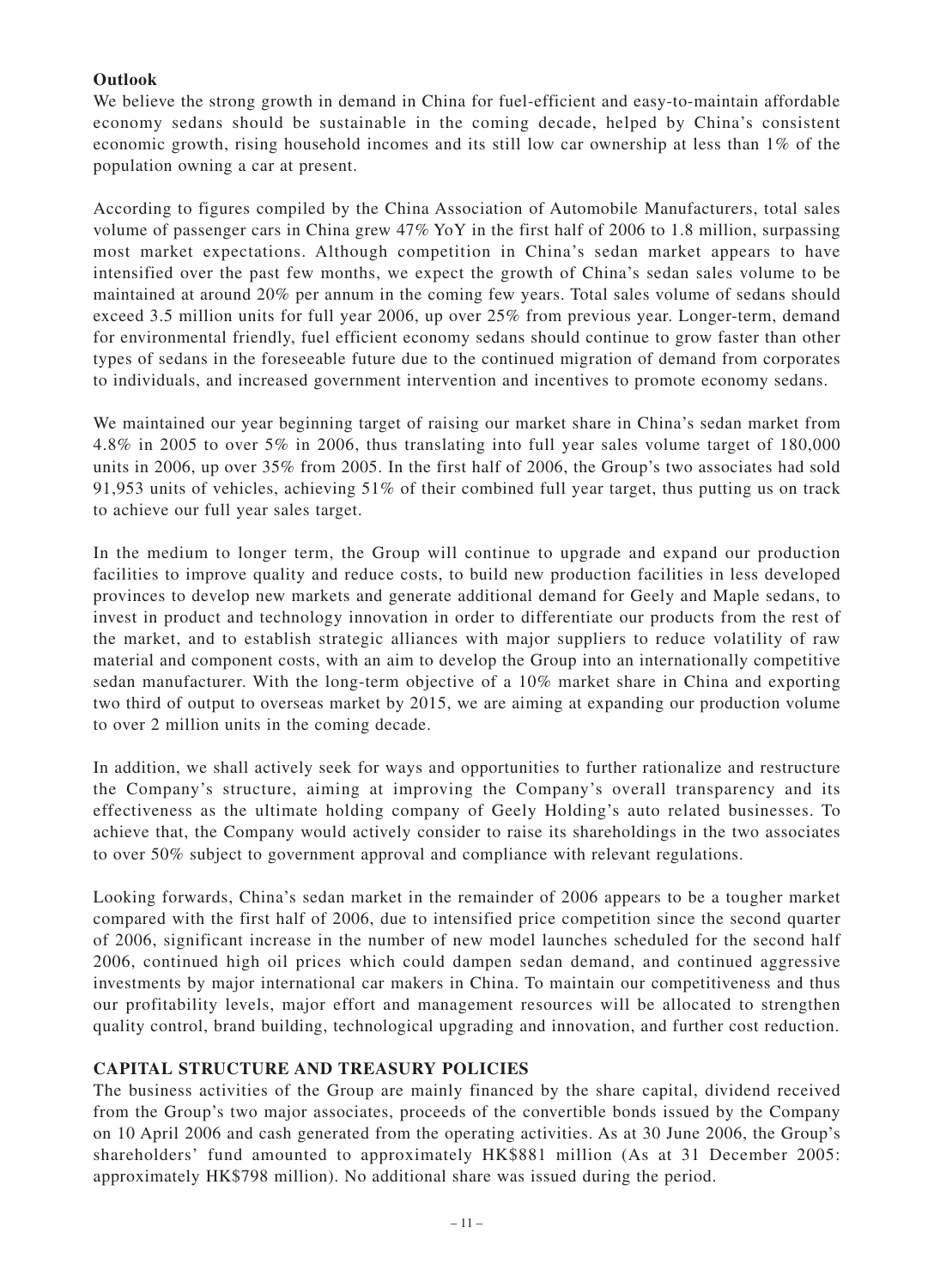# **EXPOSURE TO FOREIGN EXCHANGE RISK**

The Group considers that fluctuations in exchange rate do not impose a significant risk to the Group since the Group's operations are principally in the Mainland China and Hong Kong and all assets and liabilities are denominated either in Renminbi or Hong Kong dollars.

# **LIQUIDITY AND FINANCIAL RESOURCES**

As at 30 June 2006, the Group's current ratio (current assets/current liabilities) was 3.58 (As at 31 December 2005: 1.23) and the gearing ratio of the Group was 79.8% (As at 31 December 2005: 2.4%) which was calculated on the Group's total borrowings to total shareholders' equity. Total borrowings (excluding the embedded derivatives of the Company's convertible bonds) as at 30 June 2006 amounted to approximately HK\$703 million (As at 31 December 2005: approximately HK\$19 million) were mainly the Company's convertible bonds, advances from immediate holding company and amount due to a minority shareholder. For the Company's convertible bonds, please refer to note 8 to the financial statements. For the latter two, they were unsecured, interest-free and repayable on demand. Should other opportunities arise requiring additional funding, the Directors believe the Group is in a good position to obtain such financing.

# **EMPLOYEES' REMUNERATION POLICY**

As at 30 June 2006, the total number of employees of the Group including associates was about 9,484 (As at 31 December 2005: approximately 7,714). Employees' remuneration packages are based on individual experience and work profile. The packages are reviewed annually by the management who takes into account the overall performance of the working staff and market conditions. The Group also participates in the Mandatory Provident Fund Scheme in Hong Kong and state-managed retirement benefit scheme in the PRC.

# **INTERIM DIVIDEND**

At a meeting of the Board held on 15 September 2006, the Directors resolved not to pay an interim dividend to shareholders (2005: Nil).

# **PURCHASE, SALE OR REDEMPTION OF THE COMPANY'S LISTED SECURITIES**

Neither the Company nor any of its subsidiaries purchased, sold or redeemed any of the Company's listed securities during the period ended 30 June 2006.

# **CORPORATE GOVERNANCE**

The Company has applied the principles and complied with the requirements as set out in the Code on Corporate Governance Practices (the "CG Code") in Appendix 14 of the Listing Rules on the Stock Exchange, with a major deviation from CG Code provision A.4.2 in respect of number and frequency of directors' retirement by rotation throughout the review period. Details were disclosed in the Company's 2005 Annual Report.

The Company has adopted the Model Code for Securities Transactions by Directors of Listed Issuers (the "Model Code") as set out in Appendix 10 of the Listing Rules as its own Code for Securities Transactions by Officer (the "Code"). All directors of the Company have confirmed their compliance during the review period with the required standards set out in the Model Code and the Code.